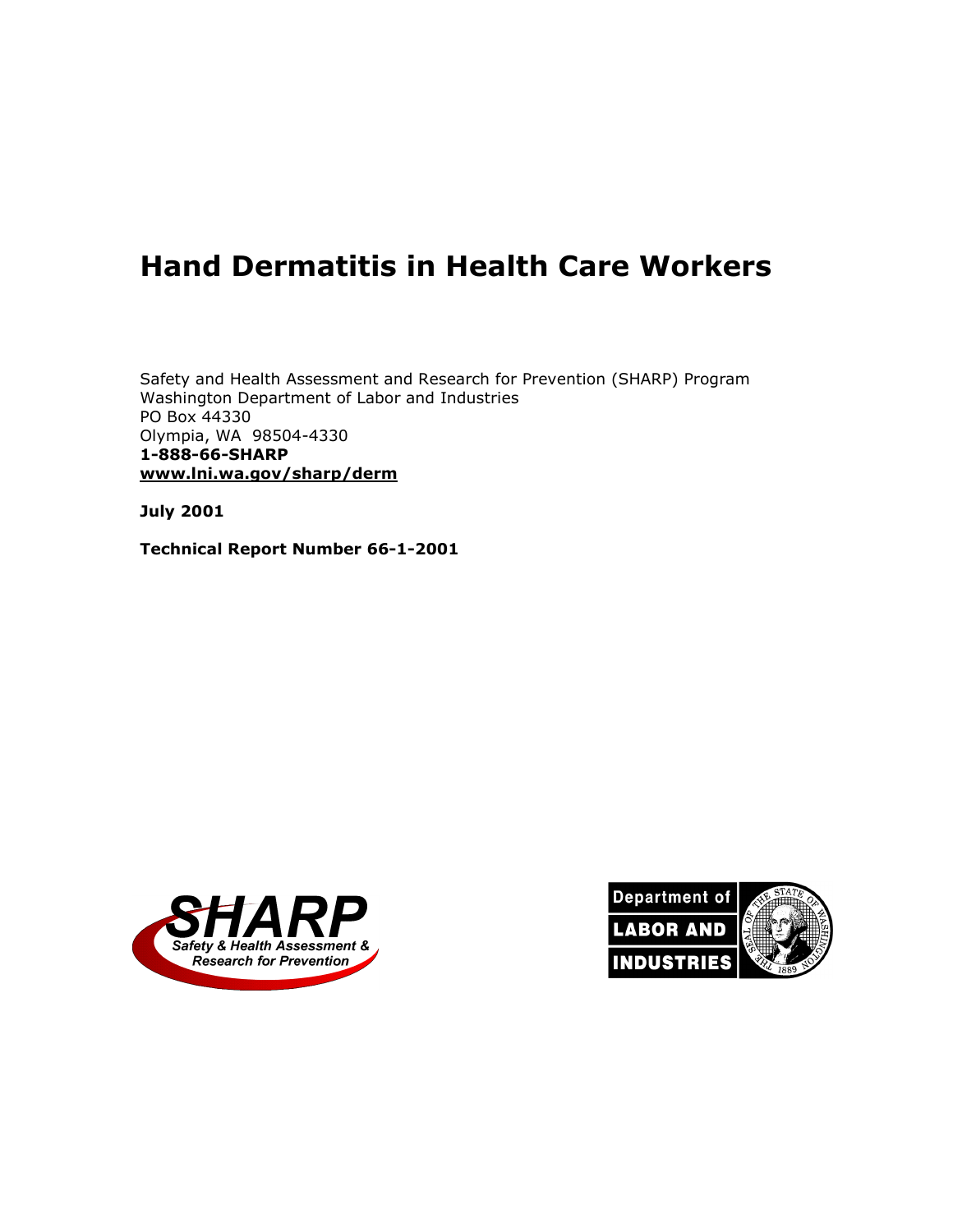# **Hand Dermatitis in Health Care Workers**

## **Hand Washing and Dermatitis**

Hand washing is a mandatory requirement to prevent transmission of disease. It is considered one of the single most important acts in preventing the spread of infections in the health care setting.

Hand washing exposes a person to an extraordinary amount of contact with water and soap/cleansing agents. This chronic exposure can result in irritant hand dermatitis--dry, fissured, inflamed and sometimes, very painful skin.

When hands are affected with dermatitis, compliance with hand washing regulations can be decreased due to avoidance of exposure to the irritants causing the problem. Hand dermatitis affects the integrity of the skin as a barrier to bodily fluids and pathogens. Inflamed hands can be colonized with more bacteria and be a potential source of pathogens. The compromise of the skin barrier in addition to the increased bacteria can result in occupationally acquired infections and the possible spread of infection to other coworkers or patients.

## **Cause of Hand Dermatitis**

Water is the primary cause of dermatitis. The constant wetting and drying removes protective substances from the skin making it less pliable and more prone to cracks and fissures. When soap/cleansing agents are added, these agents act as secondary irritants, resulting in a change in the pH of the skin and removal of protective lipids from the skin.

The frequency of washing, the time involved with exposure to water, cleansing agents and the temperature of the water are other factors that contribute to hand dermatitis. Low humidity and cold weather also make hand dermatitis worse. Health care workers who have a history of eczema in childhood may be more prone to hand dermatitis.

## **Hand Washing Guidelines**

There are specific guidelines as to when and how hands must be washed.

- Plain soap and water is used to remove surface dirt and some transient, acquired organisms.
- The addition of antibacterial agents in soaps (hand antisepsis) helps to increase the removal of transient organisms and to leave a residual amount of antibacterial agent on the skin.
- Protocols for surgical scrubs involve removing not only transient organisms from the skin but also attempt to remove as many resident flora as possible.

Unless one is using a surgical scrub protocol, hands need to be washed for at least 15 seconds with warm water combined with a soap/cleansing product. If the water is too hot, more protective oils are removed from the skin. Hands should be thoroughly dried after washing.

The use of gloves does not allow one to avoid washing their hands. Gloves provide an imperfect barrier to infectious material. Once gloves are removed, hand washing is imperative.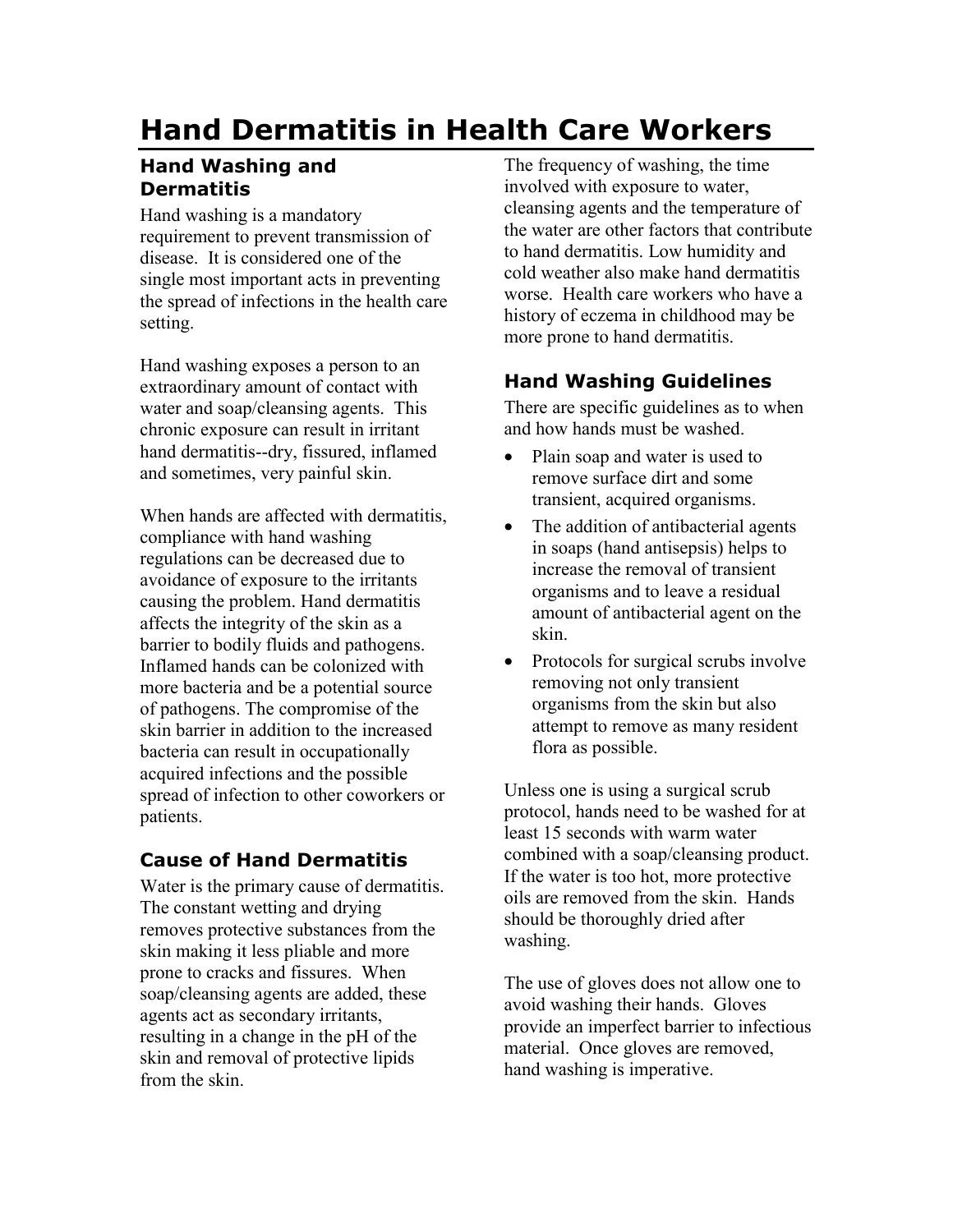### **Alcohol Sanitizing Emulsion Gels**

Alcohol sanitizing emulsion gels are soap free, waterless hand antisepsis products that may be used as alternatives to water/soap/cleansing agents. Although the gels remove transient organisms, they do not remove dirt/contaminants from the skin. Eventually washing with soap and water is necessary.

## **Moisturizer Issues in the Health Care Setting**

Moisturizers act to replenish the outer skin layers with moisture and maintain the "natural barrier" of the skin. The use of hand lotions to relieve dryness of the skin has not been shown to increase the colonization of bacteria on the skin. Two issues are important when using moisturizers in the health care setting.

1. **Some** moisturizers containing anionic surfactants or emulsifiers **may** interfere with the residual antibacterial effect of chlorhexidine gluconate (CHG) on the skin. CHG is a common antimicrobial handwashing agent used in the health care setting. The type and concentration of emulsifiers and the chemical formulation of the moisturizer determine if the end product is anionic.

2. Federal and state directives\*\* have stated that **some** petroleum-based moisturizers **may** cause deterioration of latex gloves. As a general rule, if the first ingredient on a moisturizer is listed as water, it can be assumed it is not petroleum-based but water-based. There may be some petroleum ingredients in the moisturizer, such as petrolatum or mineral oil, but not as the main ingredient.

### **Using Moisturizers in the Health Care Setting**

Most moisturizers manufactured and distributed through medical supply companies for health care settings are latex glove and CHG compatible. Health care facilities may supply these moisturizers for their employees. Some facilities have policies in place to prevent the use of personal moisturizer products in the work place.

If employees **are allowed** to bring their own supply of moisturizer to work they should:

- use a product that is water-based,
- use a pump bottle, flip-top capped container or squeeze tube to prevent contamination of the product, and
- not share moisturizers with coworkers to decrease the possibility of contamination of the product.

### **Prevention of Hand Dermatitis**

The prevention of hand dermatitis is a matter of replacing the moisture lost from the skin due to constant exposure to water and soothing the irritant effect of soap/cleansing agents.

- Follow hand washing guidelines to use warm water, the least harsh soap for routine hand washing and dry hands thoroughly after washing.
- If possible, use alcohol emollient gels when hands are not soiled.
- Use water-based moisturizers after washing hands.
- Use a heavier, oil-based moisturizer under cotton gloves at home or away from work to help heal severely dry skin.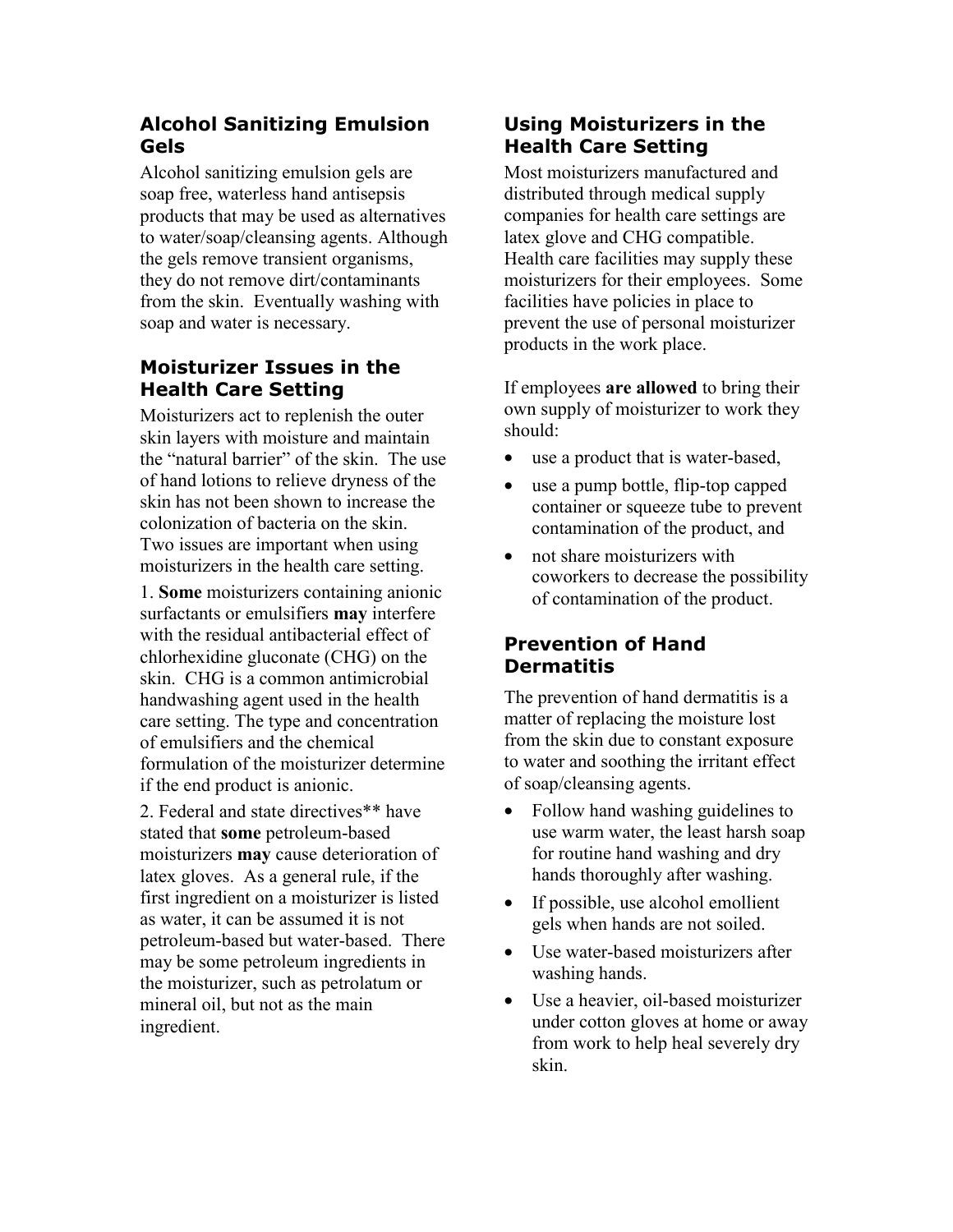### **Treatment of Hand Dermatitis**

If the skin on the hands is red, inflamed or severely cracked, despite using moisturizers, medical attention should be sought to clear the skin. This may require the use of topical steroids, soaks, antibiotics (if there is evidence of infection) or removal from the job environment on a temporary basis.

- The longer hand dermatitis is present, the more difficult it is to treat and the more chronic it may become.
- Health care personnel with active hand dermatitis, regardless of cause, can develop secondary irritation and aggravation of the dermatitis by wearing gloves.
- The use of latex gloves should be minimized to reduce the risk of sensitization and potentially life threatening allergic reactions.

### **Persistent Hand Dermatitis**

It is less common that occupational hand dermatitis is caused by an allergy instead of irritation from water and soap.

- If hand dermatitis is persistent a person may need to be checked by a dermatologist or allergist for an allergic component to their rash.
- Employee health services can do a latex risk assessment, which is a screening questionnaire for latex sensitivity risk factors. If the

assessment is positive, a referral to a specialist to confirm the diagnosis may be needed.

- Some allergies may be due to contact with rubber additives, latex proteins, antibacterial agents in hand washing products, *and/or* preservatives or fragrances in moisturizers, etc.
- A history of eczema in childhood has been shown to increase one's susceptibility to hand dermatitis from chronic exposure to water and cleansing agents.

#### **Summary**

Frequent hand washing is a mandatory requirement in health care settings to prevent the spread of infection from organisms on the hands. The continual use of water and soap can potentially result in hand dermatitis. Protection from this problem requires the maintenance of the natural skin barrier.

To prevent hand dermatitis:

- Wash with warm, not hot water,
- Use the least harsh soap or lowest concentration of antibacterial soaps,
- Use alcohol sanitizing emulsion gels if feasible,
- Use water-based moisturizers liberally,
- Use non-latex gloves, and
- Protect and treat the hands when away from the work environment.

<sup>\*\*</sup> Occupational Safety and Health Administration (OSHA) Directive for Enforcement Procedures for the Occupational Exposure to Bloodborne Pathogens (CPL 2-2,44D) and Washington Industrial Safety and Health Act (WISHA) Regional Directive (WRD) 11.40